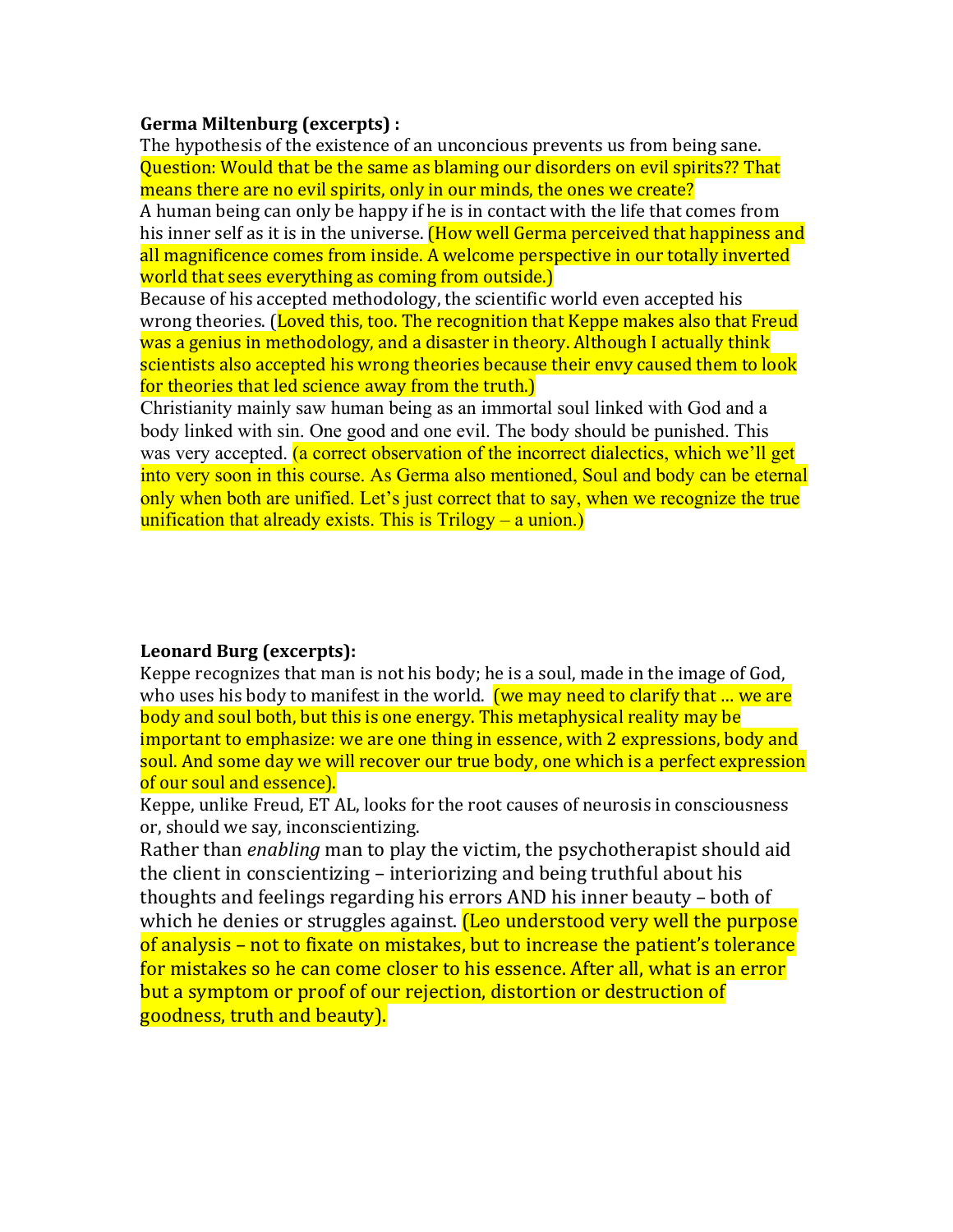### **Bob** Butler (excerpts):

Through experimentation and research, Keppe hypothesized that numerous psychological and physical problems were a result of the human beings conflict with truth, beauty and goodness. When the patient conscientized this battle with their true essence, they improved. (Bob understood well what is neurosis for Keppe – the attitudes we have against our true essence, and the essence of life). Freud focused on the secondary aspects of the human being.

Keppe was adamant that the majority of psychotherapies were not psychological and even some orientations were socio-therapeutic, they were pathological

"psychotherapies" with emphasis on etiologies that were unknown or secondary to psychic life and they contributed to illness, excuses and justification of human error. (Bob also understood well this point that a focus on causes of disease that were secondary to psychic life contributed to more sickness.)

The human being has a foundation of Goodness, Truth and Beauty, when we mask these good feelings that is when we get sick.

#### **Christina Landelman (excerpts):**

Freud was a materialist. He spoke about the unconscious inside us. *(Interesting that*) Christina perceived that Freud's considering the unconscious as an instance, a natural occurrence in the human being, that this was materialistic. That's a subtle but important point she realized.)

Keppe found that we are against truth, beauty and goodness. He speaks about the inconscious. **(Maybe this is a mistake in the language, but Keppe would make a** distinction between Freud's unconscious, and Keppe's inconscientization. People are suffering because they destroy the good things they have. Keppe said that we are not victims of disease, we can be healthy if we treat and see our inconscious thoughts. **(Again, our inconscientized thoughts.** We are sick because of the things we don't want to see.)

**Ramon (excerpts):** Realising that traditional psychotherapy only dealt with secondary factors that lead to neuroses and psychoses (the symptoms) Keppe and Frankle succeeded in reaching deeper into the psyche and to the true origins of psychological illness, effectively reaching closer to mans true essence. (might be good to just re-clarify this that Claudia was talking about last week: it wasn't really Frankl who got deeper to the psyche and closer to man's essence. This is all Keppe. In fact, a key point of Keppe's work: our neurosis comes from our attitudes against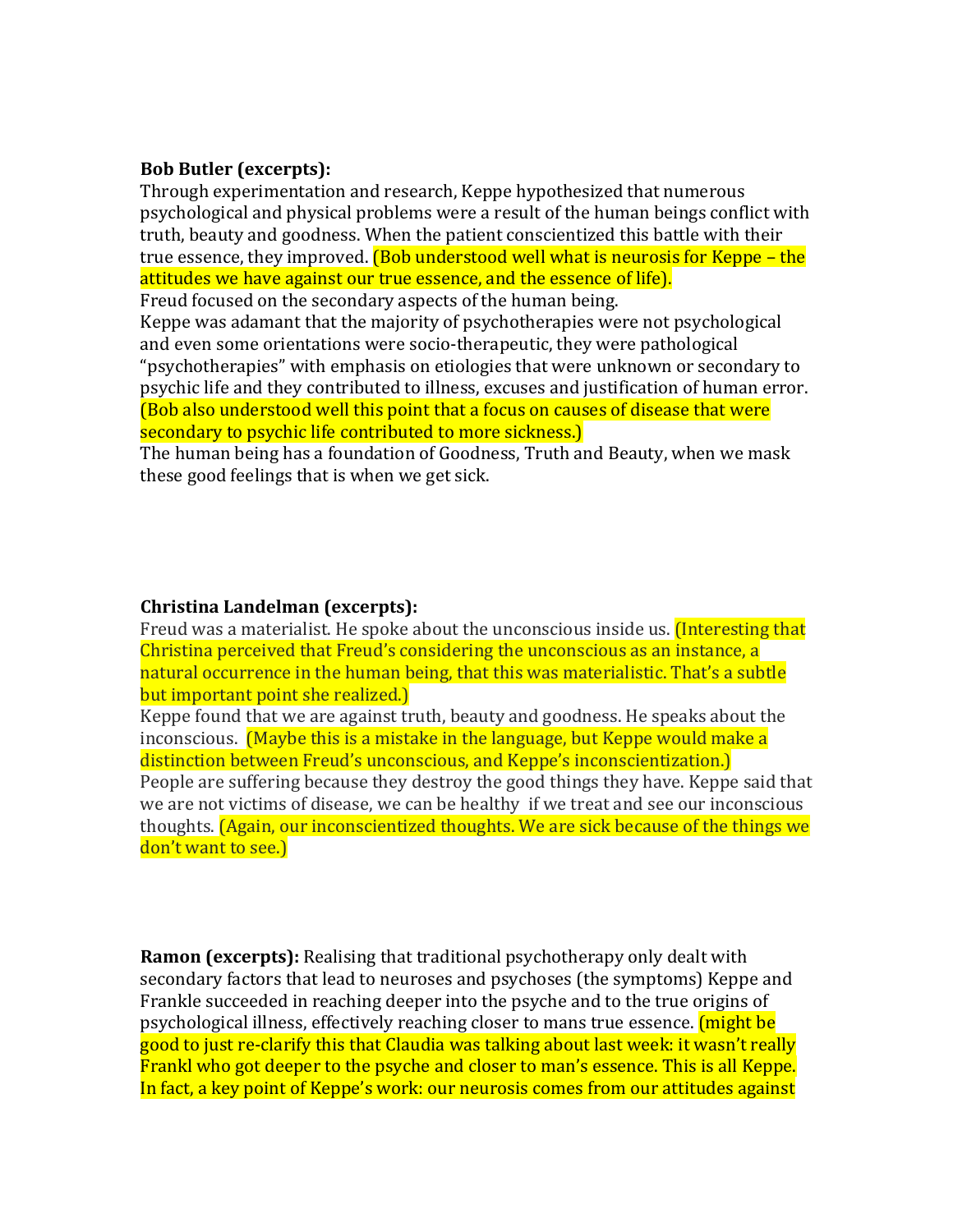our essence that we don't want to see. And the job of a psycho-socio therapist is to help the student see that. This comes from Keppe, not Frankl.)

One of the biggest and most important of all of the discoveries made had to do with the Unconscious. Up until now many of the more popular widely used psychotherapies treated there patients using the Unconscious as the bases for all mental illness which effectively removed all responsibility for the illness away from the individual/patient. Dr Keppe realized that psychological illness is more a battle we wage on what we do know but try to hide. **(Nice explanation of Keppe's** fundamental difference here. The battle against what we know but don't want to admit. Lots of room for hypocrisy there. You got the difference between Freud's unconscious and Keppe's inconscientization).

**Susan Berkley (excerpts):** Reading this chapter I got the sense of how messed up psychotherapy is and how Keppe so brilliantly straightened things out. (You can see why Alex Frascari was so concerned about presenting the ideas in this book to a group of psychologists and psychoanalysts and psychiatrists in Russia a number of vears ago.)

When we attribute the cause of mental disturbances to factors outside psychic life, the individual becomes more persecutory and his condition becomes worse. **(And** isn't this factor of paranoia one of the most pernicious in our social problems today? Every nation blames outside factors for their problems. Republicans blame Liberals, **Jews blame Arabs, everyone blames the terrorists.**)

We cannot be victims of what we do not know but we damage ourselves by **wanting to conceal what we are aware of.** I believe this one phrase is an elegant summary of what AT is all about.  $(Me \text{ too!})$ 

#### Aline Girardi (excerpts):

As he was aware since the beginning, when he was studying with Prof Frankle, there was insufficiency in the fundamental hypotheses of psychoanalysis.

He totally agreed with Freud's methodology of Psychoanalysis, but not with Freud's hypotheses, which were catastrophic to the human population and society. **(Exactly** this, Aline. I think your understanding that Dr. Keppe considers Freud's technique to be genius is right on. However, as you realize, Freud's theories were a serious disaster for humankind. Interesting how Freud's ideas still dominate, though, isn't it? There is a real need for Dr. Keppe's corrections and advances in psychoanalysis and all science to enter the world.

All of the psychotherapies are biological and organic treatments. They emphasize that social and biological aspects of the psyche is a waste of time, because these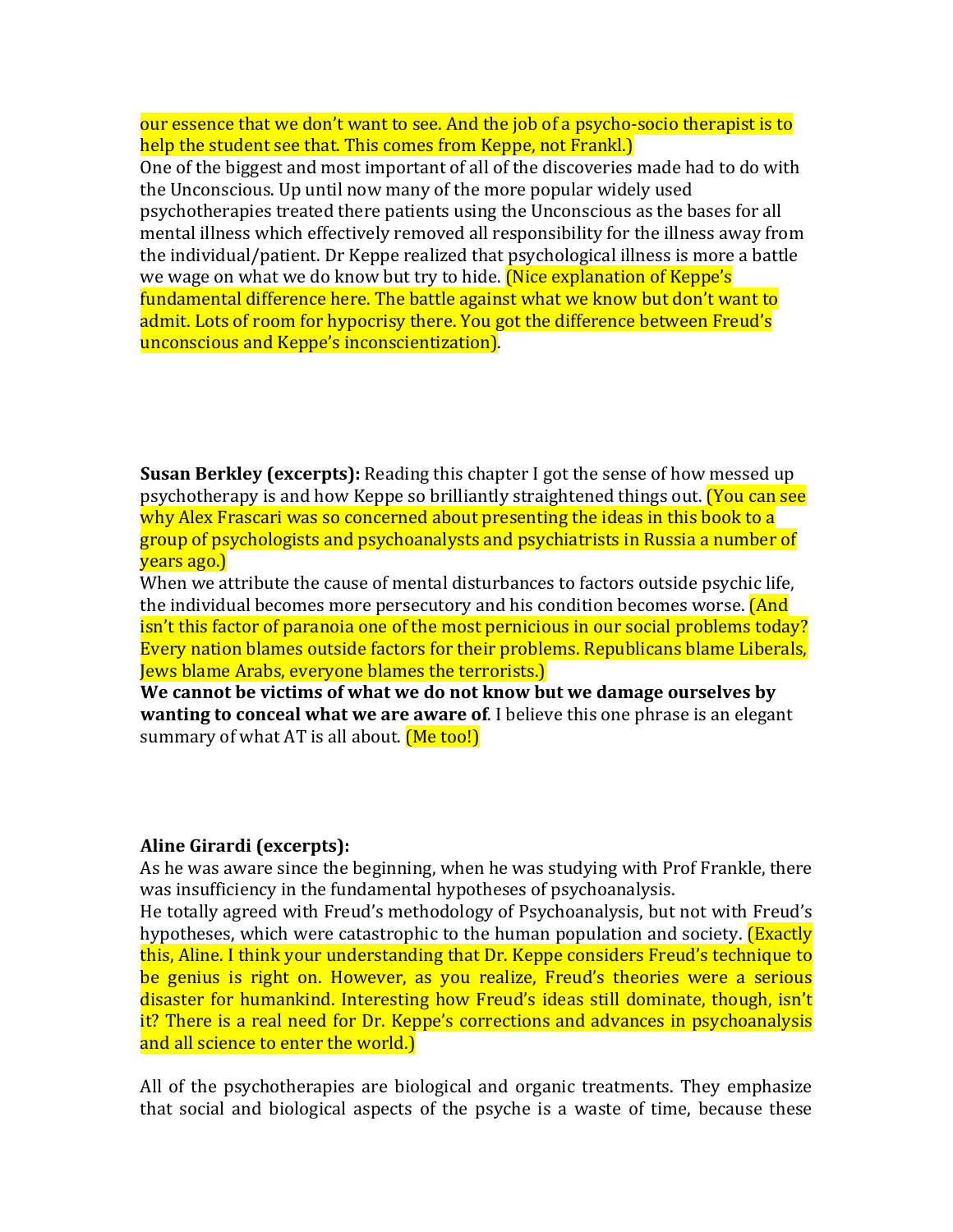lines, as well as Rogerian, Transactional Psychodrama, and Behaviorism, never consider that psychic life is within ourselves. In their understanding, they are always victimized by something external to themselves, which constitutes the most dangerous belief, Therefore, with this treatment, the clients only change the neurosis for a new one and wind up with another illness. (Again, you have understood well what is missing in the modern psychotherapeutic approaches today. We are not seeing true psychology – a point of view I have only read in Dr. Keppe's work.)

Freud used his idea of libido to explain illness, and for Dr. Keppe it did not make sense. How the libido could be responsible for our equilibrium or imbalance? How the therapists could treat their patients through relationships? For Dr. Keppe, client's life (libido) is totally useless to treat the neurosis, when the client has a sexual problem it shows what this reveals in his psychological life, that is, difficulties with the inner self. (This is another good thing to note in Dr. Keppe's work  $$ everything that appears to be an outside problem is analyzed in respect to the patient's inner life. This process of interiorization we will study a little further along in the course.)

## **Marie Wangberg (excerpts):**

Dr Keppe claims there are no true psychological therapies among the established therapeutic orientations because they are mainly biologically oriented and "they see psychic life as always victimized by something external to it" (page 4, From Freud to Viktor E. Frankl: Integral Psychoanalysis). One factor that is causing this, is that we tend to place what is secondary first. Since this is the case, the therapy aiming to aid a patient is committing the same error as the patient because, as Dr. Keppe says, you can't treat a person using the same process as the one that made him/her ill. **(What I** like about your observations, Marie, is the focus on how we put secondary things first in our lives. This is the basis of Inversion, and fundamental idea in Dr. Keppe's work, and something we need to understand very well if we're to really do competent psycho-socio therapy. You also perceived well the fundamental point that treating the secondary elements – the biological elements – as fundamental causes the therapy to also stay in secondary interpretations, thereby committing the same mistake.)

The general attitude to place the cause of our problems outside ourselves makes us more paranoid. If it were true, that problems are external, we would have all the rights to blame family, world or universe for all our shortcomings. **(That's nicely** spotted as well – and is one of the key problems in our world today. Everyone's paranoid about what's outside when really the problem lies inside.)